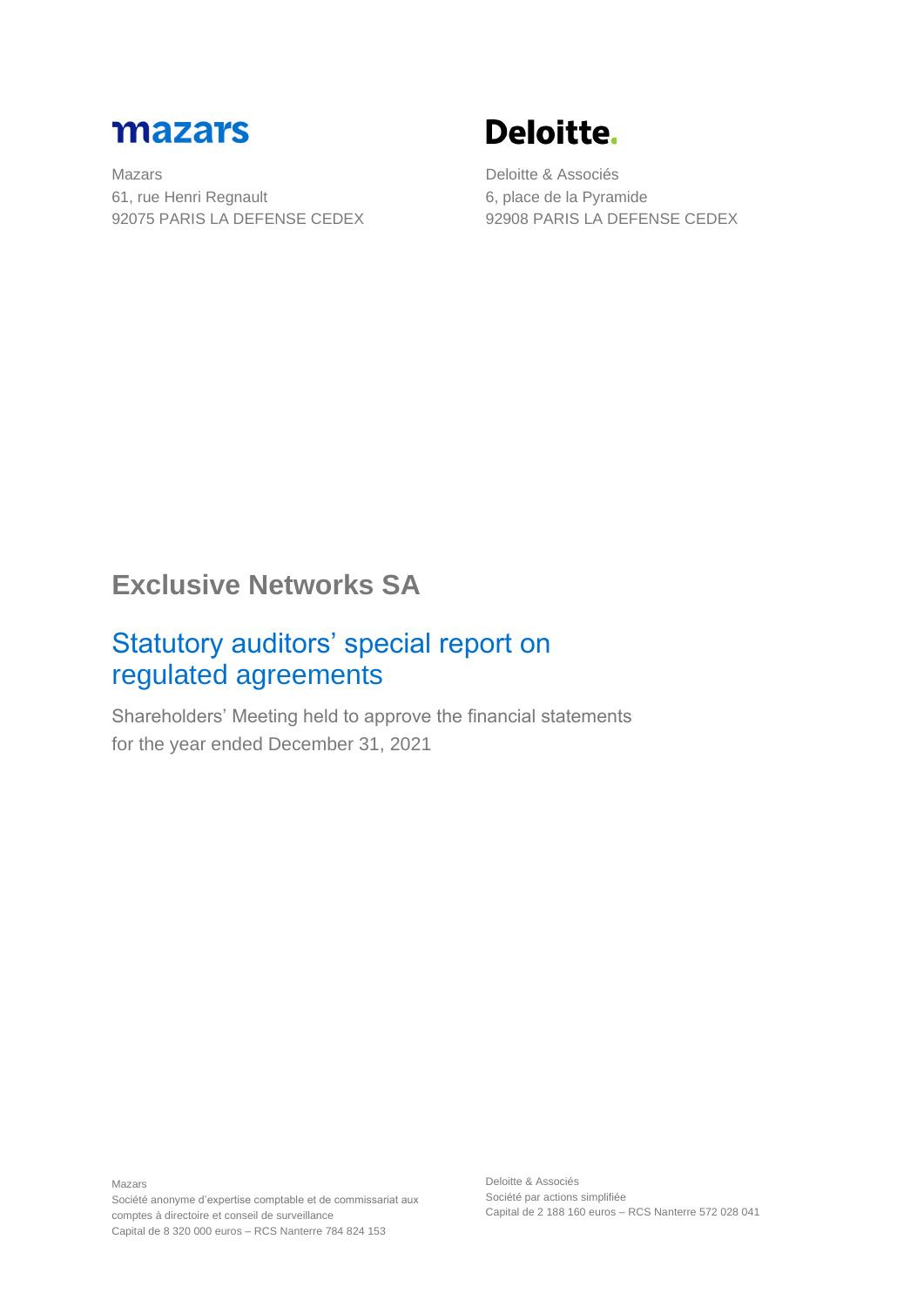#### **Exclusive Networks SA**

Société anonyme 20, quai du Point du Jour, 92100 BOULOGNE-BILLANCOURT RCS Nanterre 839 082 450

### Statutory auditors' special report on regulated agreements

Shareholders' Meeting held to approve the financial statements for the year ended December 31, 2021

*This is a free translation into English of the statutory auditors' special report on regulated agreements issued in the French language and is provided solely for the convenience of English speaking readers. This report on regulated agreements should be read in conjunction with, and construed in accordance with, French law and professional auditing standards applicable in France. It should be understood that the agreements reported on are only those provided by the French Commercial Code and that the report does not apply to those related party transactions described in IAS 24 or other equivalent accounting standards.*

To the Shareholders' Meeting of Exclusive Networks SA,

In our capacity as statutory auditors of your Company, we present our report on regulated agreements.

The terms of our engagement require us to communicate to you, based on information provided to us, the principal terms and conditions of those agreements brought to our attention or which we may have discovered during the course of our audit, as well as the reasons justifying that such agreements are in the Company's interest, without expressing an opinion on their usefulness and appropriateness or identifying other such agreements, if any. It is your responsibility, pursuant to Article R.225-31 of the French Commercial Code (*code de commerce*), to assess the interest involved in respect of the conclusion of these agreements for the purpose of approving them.

Our role is also to provide you with the information stipulated in Article R.225-31 of the French Commercial Code relating to the implementation during the past year of agreements previously approved by the Shareholders' Meeting, if any.

We conducted the procedures we deemed necessary in accordance with the professional guidelines of the French National Institute of Statutory Auditors (*Compagnie Nationale des Commissaires aux Comptes*) relating to this engagement. These procedures consisted in agreeing the information provided to us with the relevant source documents.

### Agreements submitted to the approval of the Shareholders' Meeting

### Agreements authorized and entered into during the year

Pursuant to Article L.225-40 of the French Commercial Code, we have been informed of the following agreement entered into during the year and previously authorized by your Board of Directors.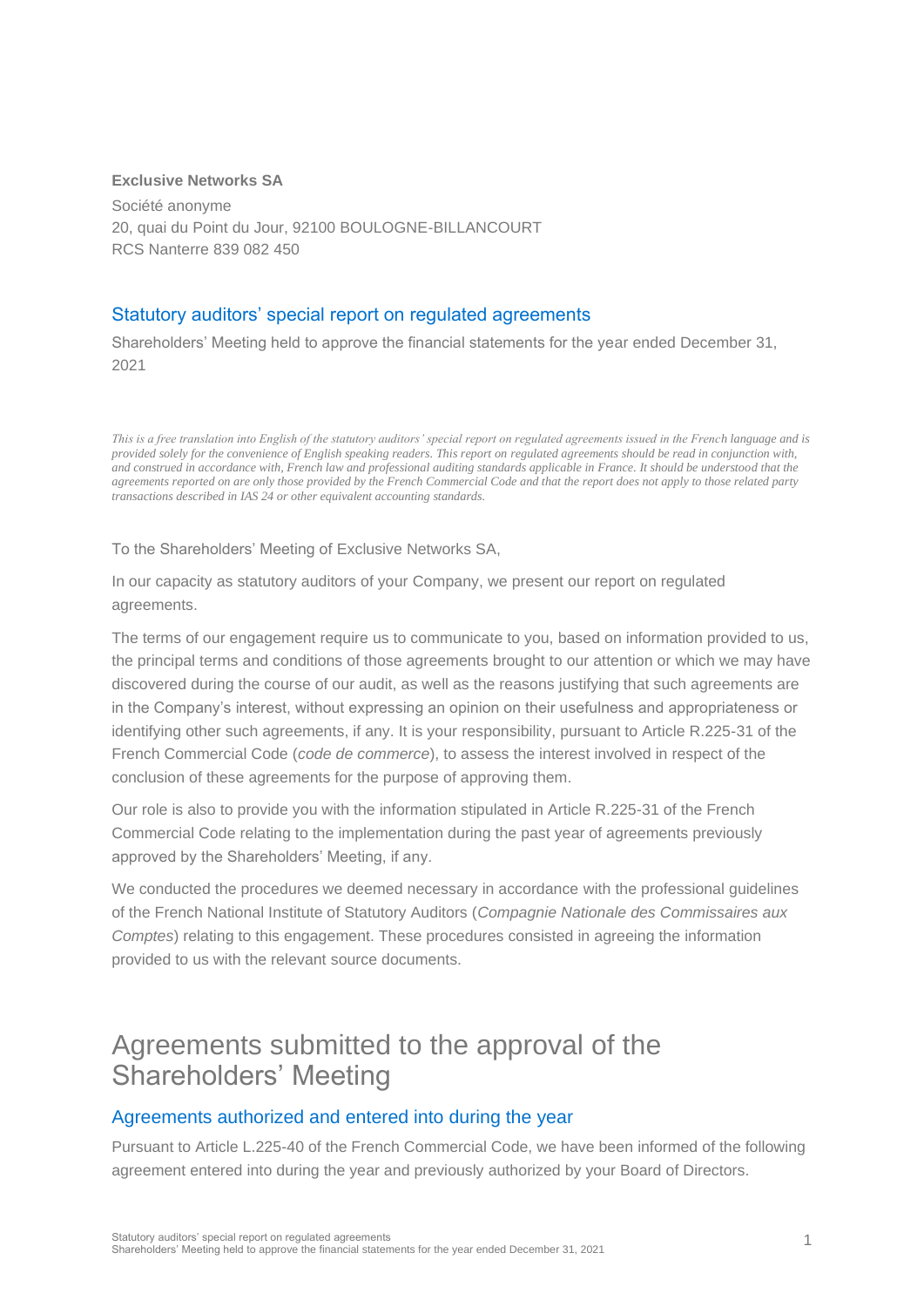#### • **Underwriting Agreement**

*Purpose of the agreement*: On September 22, 2021, the Company, Everest Holdco UK Limited and HTIVB (the "Selling Shareholders"), BNP Paribas Securities Services, a banking syndicate comprising J.P. Morgan AG and Morgan Stanley Europe SE (the "Global Coordinators "), BNP Paribas, Citigroup Global Markets Europe AG and Société Générale (the "Joint Bookrunners") and Intesa Sanpaolo S.p.A., Mizuho Securities Europe GmbH and Raiffeisen Bank International AG (the "Co-Lead Managers" and, together with the Joint Global Coordinators and Joint Bookrunners, the "Underwriters") signed an underwriting agreement, the purpose of which is to manage security investments in connection with the Company's IPO.

Under this agreement, all banking fees and expenses related to the Company's IPO shall be payable, under certain limits, by Exclusive Networks and Everest UK Holdco Limited. This agreement provides that a basic banking fee equal to 1.50% of the gross proceeds from the share capital increase carried out in connection with the Company's IPO and the sale of existing shares shall be payable by the Company with respect to the New Shares issued as part of a share capital increase, and by Everest Holdco UK Limited with respect to the initial Shares Sold and additional Shares sold under the overallotment option.

This underwriting agreement also provides for the possible payment of an additional discretionary fee equal to 1.25% of the gross proceeds from the IPO, which shall also be payable by the Company with respect to the New Shares (such as these terms beginning with a capital letter are defined in the underwriting agreement).

This agreement also contains various warranties and representations made in particular by the Company. Any inaccuracy in these warranties and representations or non-compliance with any of its undertakings could, under certain conditions, result in the Company having to pay compensation.

*Reasons justifying that such agreement is in the Company's interest*: The Board of Directors considered that it was in the Company's interest to sign this underwriting agreement to facilitate the completion and success of the Company's IPO, which is itself in the Company's interest, insofar as it will enable the Group to reduce its indebtedness and increase its financial flexibility in order to accelerate its development and support its growth strategy.

*Authorization and approval procedure*: The signing of this underwriting agreement was authorized by the Board of Directors on September 22, 2021.

*Person involved*: Olivier Breittmayer, in his capacity as controlling shareholder of HTIVB, a shareholder owning over 10% of the Company; Olivier Breittmayer is also a member of the Company's Board of Directors.